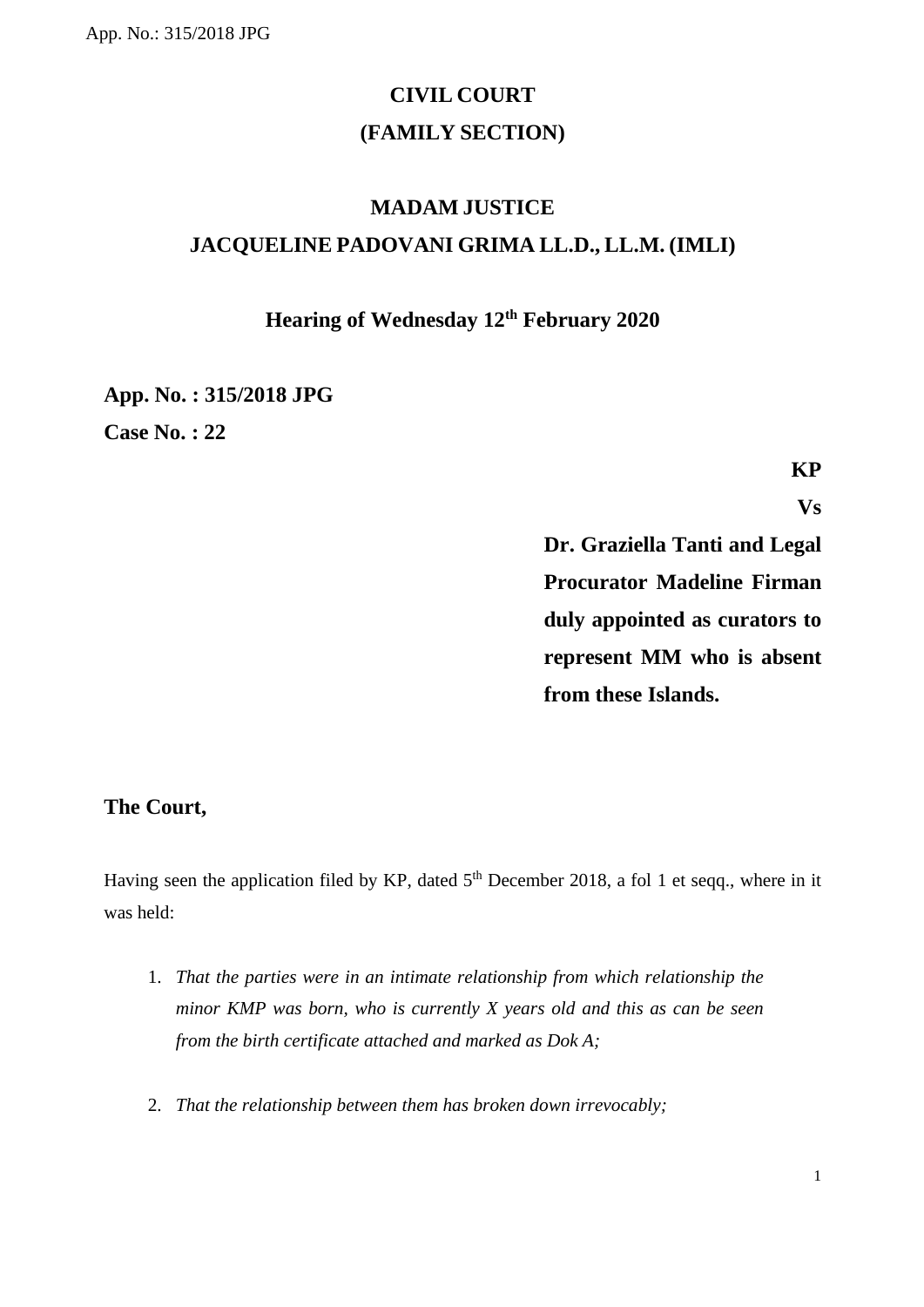- 3. *That the Minor resides with the applicant and from the day she was born till today it is the same applicant alone who has always taken care of the needs of her daughter and in fact the defendant never contributed in any way towards his daughter and neither has he ever shown any interest to having any form of access other than, a few when the minor was only a few months old;*
- 4. *That only a few months after the Minor was born the defendant left the country without giving the applicant any information as to where he was going to reside other than telling her that he was going to live in the Y, permanently;*
- 5. *That the defendant never made any contributions towards the maintenance or towards the health and education of the same minor;*
- 6. *That it is in the best interest of the minor that the applicant is entrusted with the exclusive care and custody of the minor child KMP as shall be evidenced in the course of proceedings;*
- 7. *That since the defendant is not on the Maltese islands, meditation between the parties was not possible and as a result the applicant was authorized to initiate this case as is shown from the Decree of this Honourable Court dated 27th July 2018, number 1587/18, a copy of which is being attached and marked as Dok. B;*

*Therefore in light of the above the applicant respectfully asks this Honourable Court to:*

- 1. *Trust the care and custody of the minor child KMP in the hands of her applicant mother exclusively and to authorize the latter to perform those acts relevant with respect to the upbringing of the Minor child without the signature or consent of the defendant;*
- 2. *To fix an adequate sum for maintenance for the minor, which maintenance must also include education and health expenses for the minor;*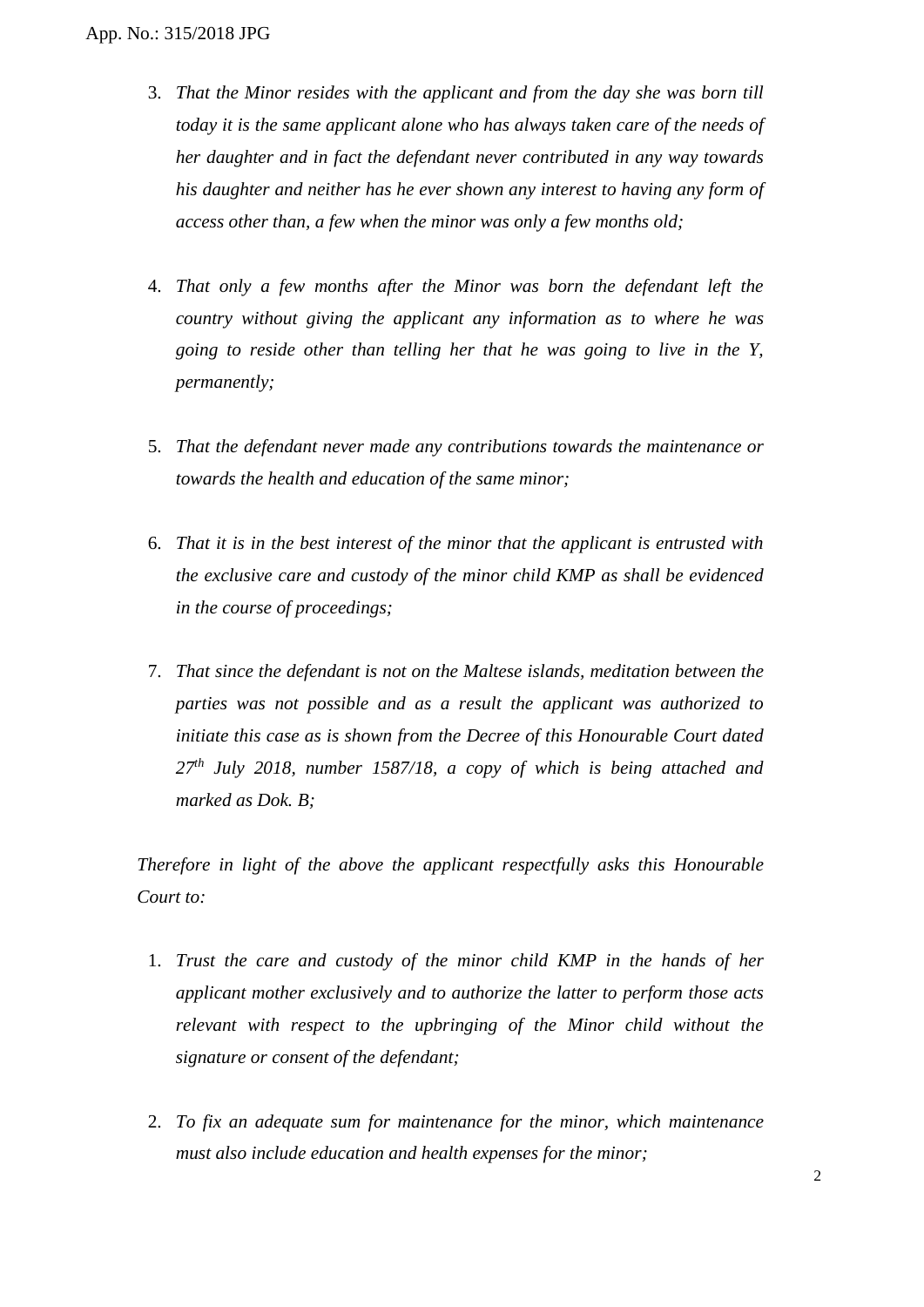- 3. *To order the defendant to pay the said sum as liquidated directly to the applicant in a bank account provided by the same applicant on a date fixed by this Honorable Court every four (4) weeks;*
- 4. *To authorize the applicant to apply for a passport for the minor without the consent or signature of the defendant;*
- 5. *To authorize the applicant to go abroad out of Malta together with the Minor child without the signature or consent of the defendant.*

*With costs and expenses.* 

Having seen that the application and documents, the decree and notice of hearing have been duly notified in accordance with law;

Having seen the reply filed by Deputy Curators Dr Graziella Tanti [ID. 96886M] and PL Madeline Firman, representing the interests of the absent MM, dated 1st March 2019, at page 12A, where in it held:

- 1. *That the exponents are not in a position to correspond with the absent MM as they don't have a clue of where he can be;*
- *2. That the exponents curators are not aware of the facts of the case and are therefore reserving the right to file a further motivated reply together with a list of witnesses and documents as the case may be and in the case they will be able to communicate with the defendant and updated with the facts of the case.*

*Save further reply*

*With Expenses* 

Having heard all the evidence on oath;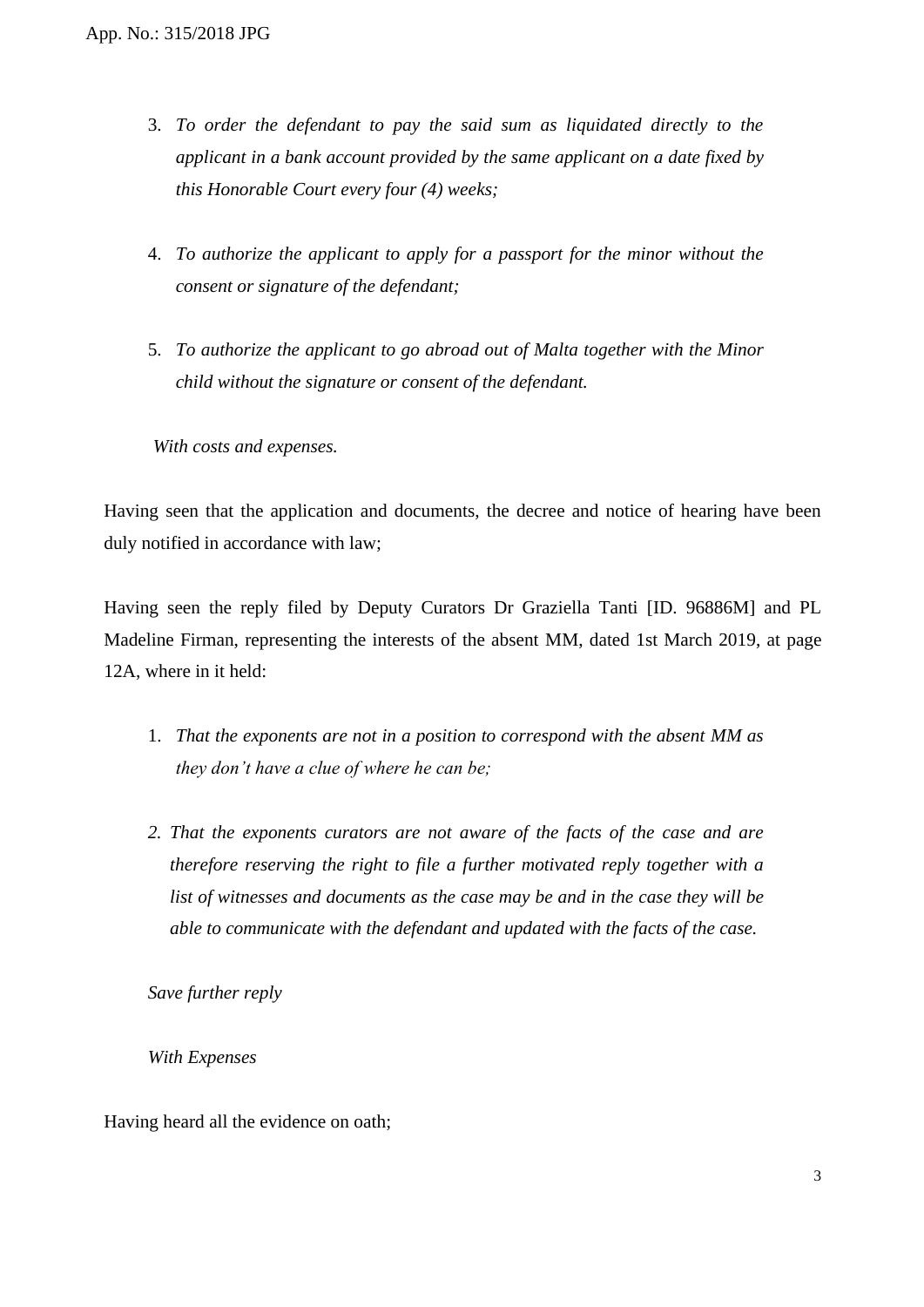Having seen the exhibited documents and all the case acts;

#### **Considers;**

**KP** testified that the parties were in a relationship which started in 2015, from which relationship they had a daughter on X. She explained that defendant was controlling and abusive. He had in fact tried to strangled her and tried to break her nose when she was three months pregnant. She said that defendant was present in their life until the child was three months old and that she had ended the relationship because of defendant's abusive behaviour. She said that at the time she had told defendant that they needed to make arrangements regarding the child's custody but that ten days later he left the country. The last time they had any communication was when the child was about one year old. She added that communicating with defendant is impossible because he blocked her from Facebook, drops contact whenever she mentions court, and refuses to have anything to do with the child, he also refused to come back to Malta.

She testified that she works full-time and that she earns approximately one thousand, one hundred euros ( $\epsilon$ 1,100) a month after taxes and National Insurance (N.I.). Regarding defendant, she testified that when he was in Malta he was self-employed and did scaffolding work, but that she has no information about what he is doing presently in Y.

#### **Deliberates;**

From the acts of the case, it appears that parties were in a relationship from which relationship they had a child who is now around X years old. According to plaintiff's uncontested testimony, the parties' relationship broke down and defendant left the island, leaving her to care for their child alone. By means of this action plaintiff is seeking to be entrusted with the sole care and custody of the parties' child and requesting an award of maintenance payable by defendant for the needs of their child.

### Regarding the care and custody of the child

The Court recalls that according to the jurisprudence of the Maltese Courts, the care and custody of children is regulated by the principle of the best interests of the child, and the best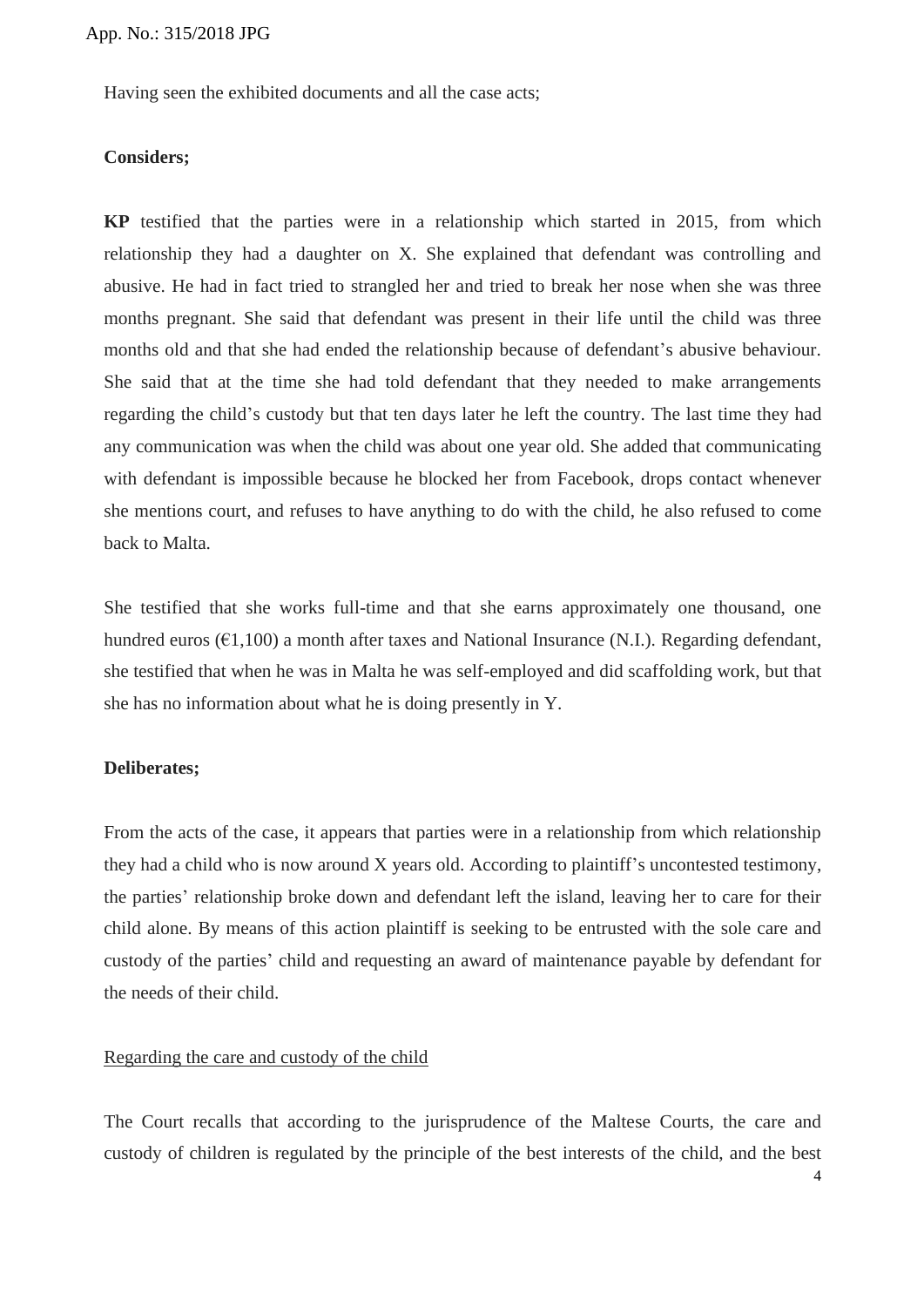App. No.: 315/2018 JPG

utility and best advantage to the interests of the child.<sup>1</sup>

According to the judgement in the names of **AB vs CD** decided on the 23<sup>rd</sup> of February 2018, the Court has the power to entrust the care and custody of a minor solely in the hands of one of the parents when this is the minor's best interests, in accordance with Article 56 of the Civil Code, and that while the parents' rights is a relevant consideration, the child's best interests are the Court's primary consideration.<sup>2</sup>

From the acts of the case it results that the parties had a relationship which started in 2015, from which relationship they had a child, K, born on X. From plaintiff's uncontested testimony, it results that plaintiff was forced to end the relationship due to defendant's abusive behaviour when the child was about three months old. It further results that shortly after the parties' breakup, defendant left the country and stopped all communication. From plaintiff's testimony it appears that defendant is refusing to take part in the child's care or to contribute in any way towards her care, or be in her life at all.

In this regard, the Court makes reference to the judgement in the names of **F T K P D vs R K P**  G decided on the 22<sup>nd</sup> of March 2018 where, in circumstances similar to those in the case at hand, the Court had considered that Articles 56 and 56A of the Civil Code are applicable and relevant even in the context of a request made by a parent to be granted exclusive care and custody of the child outside of personal separation proceedings and had *ex officio* divested the

<sup>&</sup>lt;sup>1</sup> **Maria Dolores sive Doris Scicluna vs Anthony Scicluna,** First Hall of the Civil Court, decided 27 November 2003:

**<sup>&</sup>quot;***Apparti l-ħsieb ta' ordni morali u dak ta' ordni legali, li għandhom setgħa fil-materja ta' kura u kustodja tat-tfal in ġenerali, il-prinċipju dominanti 'in subjecta materia', li jiddetermina normalment u ġeneralment il-kwistjonijiet bħal din insorta f'dina l-kawża, huwa dak tal-aktar utilita' u dak tal-aqwa vantaġġ u nteress tal-istess minuri fl-isfond taċ-ċirkostanzi personali u 'de facto' li jkunu jirriżultaw mill-provi tal-każ li jrid jiġi riżolut..."*

**<sup>2</sup> "***Il-Qorti għaldaqstant, għandha s-setgħa illi jekk ikun fl-aħjar interess tal-minuri, tafda wieħed biss mill-ġenituri bil-kura u l-kustodja tal-minuri u dana ai termini tal-Artikolu 56 tal-Kodiċi Ċivili. Illi kif kellha l-okkażjoni ttenni din il-Qorti diversi drabi, l-interess tal-minuri huwa iprem mid-drittijiet tal-ġenituri. "Il-Qorti tirrileva illi filwaqt li dejjem tagħti piż għaddrittijet tal-ġenituri, l-interess suprem li żżomm quddiemha huwa dejjem dak tal-minuri, kif anke mgħallma mill-ġjurisprudenza kostanti tagħna hawn 'il fuq iċċitata."***"**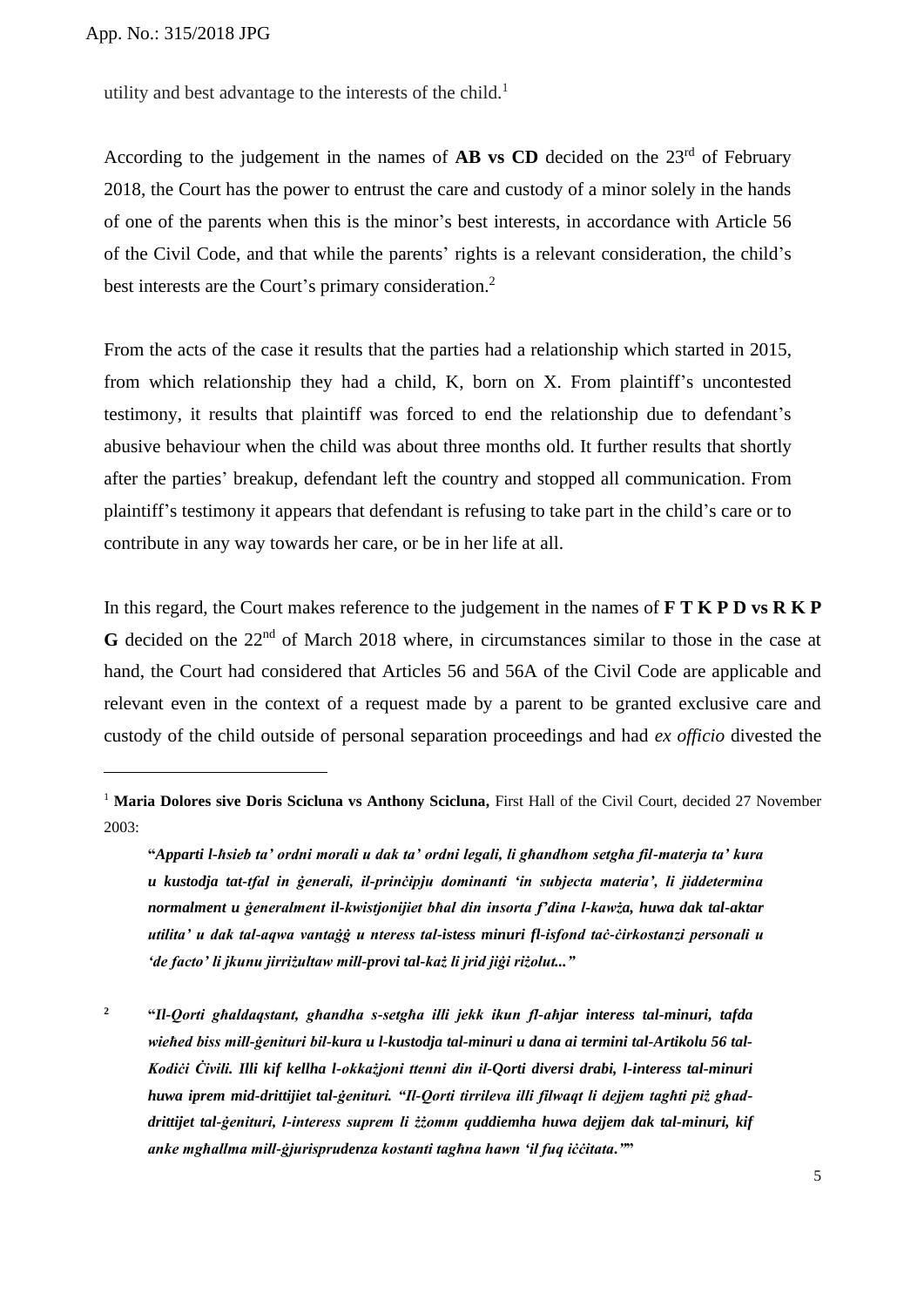father of parental authority so that this authority be vested exclusively in the mother.<sup>3</sup>

The Court notes furthermore that according to Article 149 of the Civil Code:

## **"***Notwithstanding any other provision of this Code, the court may, upon good cause being shown, give such directions as regards the person or the property of a minor as it may deem appropriate in the best interests of the child***."**

The Court recognises that in normal circumstances both parents have an important and fundamental role in the upbringing and life of their children, and therefore neither should be excluded from the child's care unless there are serious reasons which lead the Court to take such a drastic measure. However, as has been said, in these matters the Court must be guided by the best interests of the child, and therefore the Court must examine whether, in the obtaining circumstances, it is in the best interests of the child for one of the parents to be divested of parental authority.

The Court has seen that defendant has completely abandoned his child, to the extent that, according to plaintiff's testimony, he dropped communication with her when she mentioned court proceedings in regards to the child's custody. The Court has seen that defendant does not contribute financially towards the child's upbringing and takes no interest in the child. This abandonment puts plaintiff in a very difficult position with regards to vital decisions that need to be taken regarding the child, such as the child's medical treatment or decisions of a medical nature, the enrolment in school or childcare, extra-curricular activities, the child's attendance on school trips abroad, and other relevant important decisions regarding the child's life and development due to the fact that defendant refuses to have contact with plaintiff. The Court considers that it would not be in the child's best interests that her mother should be made to resort to court proceedings every time a decision needs to be made on behalf of the child simply because defendant decided to abandoned his child and refuses to communicate with the child's mother.

**<sup>3</sup> "***Il-Qorti, wara li ezaminat ic-cirkostanzi partikolari kollha ta' dan il-kaz, b'mod partikolari li lmissier abbanduna lill-minuri b'mod assolut, tiddikjara li jezistu l-estremi sabiex iccahhad lillmissier mill-awtorita' ta' genitur sabiex tali awtorita' tigi ezercitata esklussivament mill-omm***."**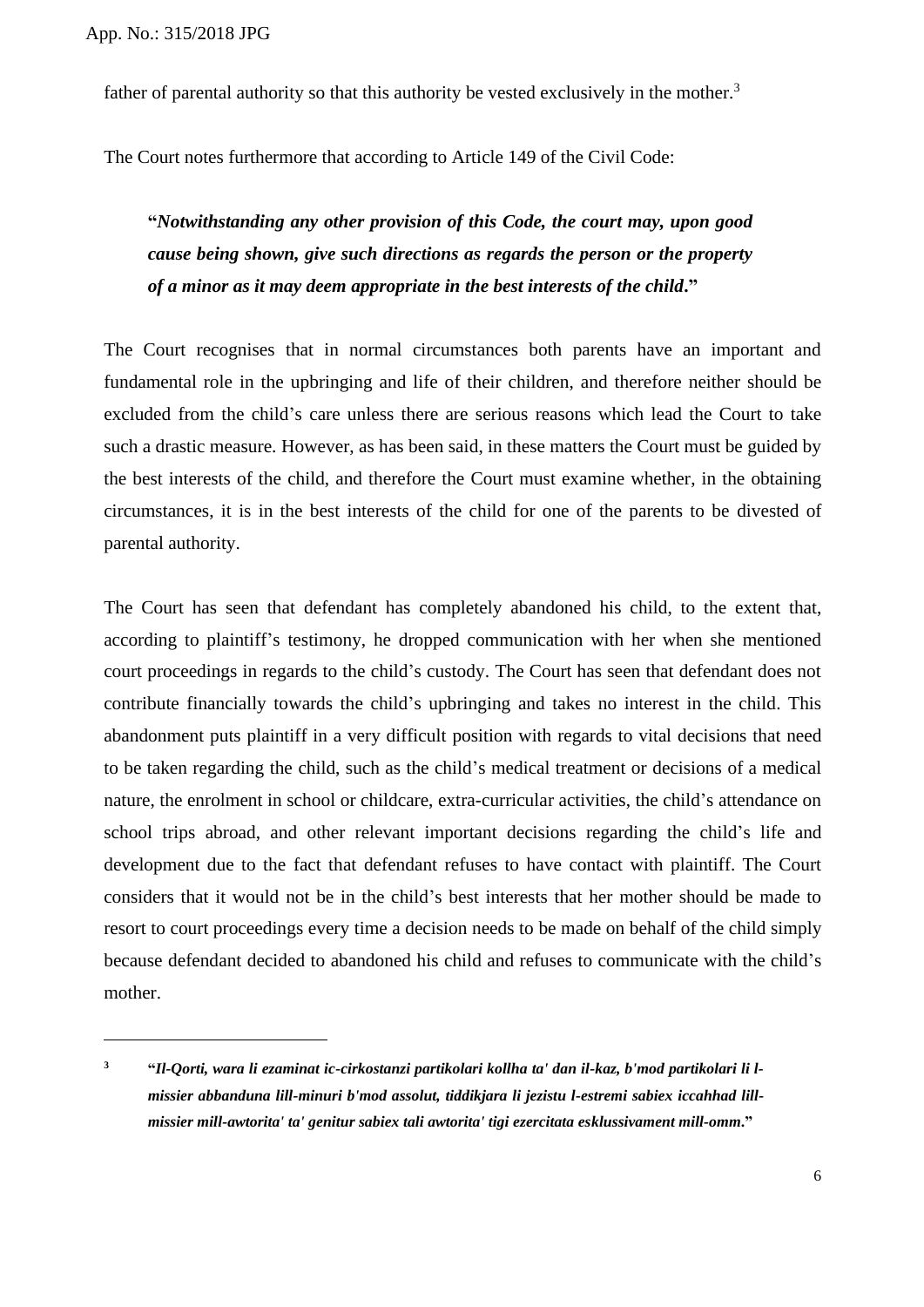In view of all this, the Court is therefore convinced that there exist the extremes necessary for defendant to be divested of parental authority over the parties' child, so that this authority is exercised exclusively by plaintiff.

#### Regarding maintenance for the child

The Court notes that as was stated in the judgement in the names **Maria Galea vs Mario Galea**  decided by the Court of Appeal on the 31<sup>st</sup> of January 2019, maintenance for the children is not a right of the custodial parent but rather, a right of the child not to be deprived of those things that, in today's world, are considered necessary for his or her education and development.

The Court notes that no evidence was produced regard defendant's income or means. However, according to the jurisprudence of Maltese Courts, parents may not abdicate from their responsibility to maintain their children materially, irrespective of their income or their employment status because the Courts, cannot condone individuals who bring children into the world but abandon their responsibility as parents, such that these children are made to rely solely on the other parent or on the State.

From plaintiff's testimony it results that she is in full-time employment and earns approximately one thousand, one hundred euro  $(\epsilon 1,100)$  net a month. The Court has seen that no documents were produced by plaintiff to corroborate this claim, however, no evidence was adduced to contest the content of plaintiff's testimony.

The Court makes reference to the judgement in the names of **Audrey Buhagiar pro et noe vs Daniel Schembri** decided on the 28<sup>th</sup> of May 2015 and confirmed by the Court of Appeal on the  $25<sup>th</sup>$  of November 2016, wherein it was stated that in the computation of maintenance, the fact that the child resides with one parent is relevant because this limits the earning potential of that parent. Furthermore, the Court notes that the care and upbringing of the child by the custodial parent has been considered to be a contribution to maintenance in kind, and this according to the law.<sup>4</sup> In this case, plaintiff is raising the parties' child alone, as defendant not

<sup>4</sup> **Marina Galea vs Mario Galea,** Court of Appeal decided 31 January 2019: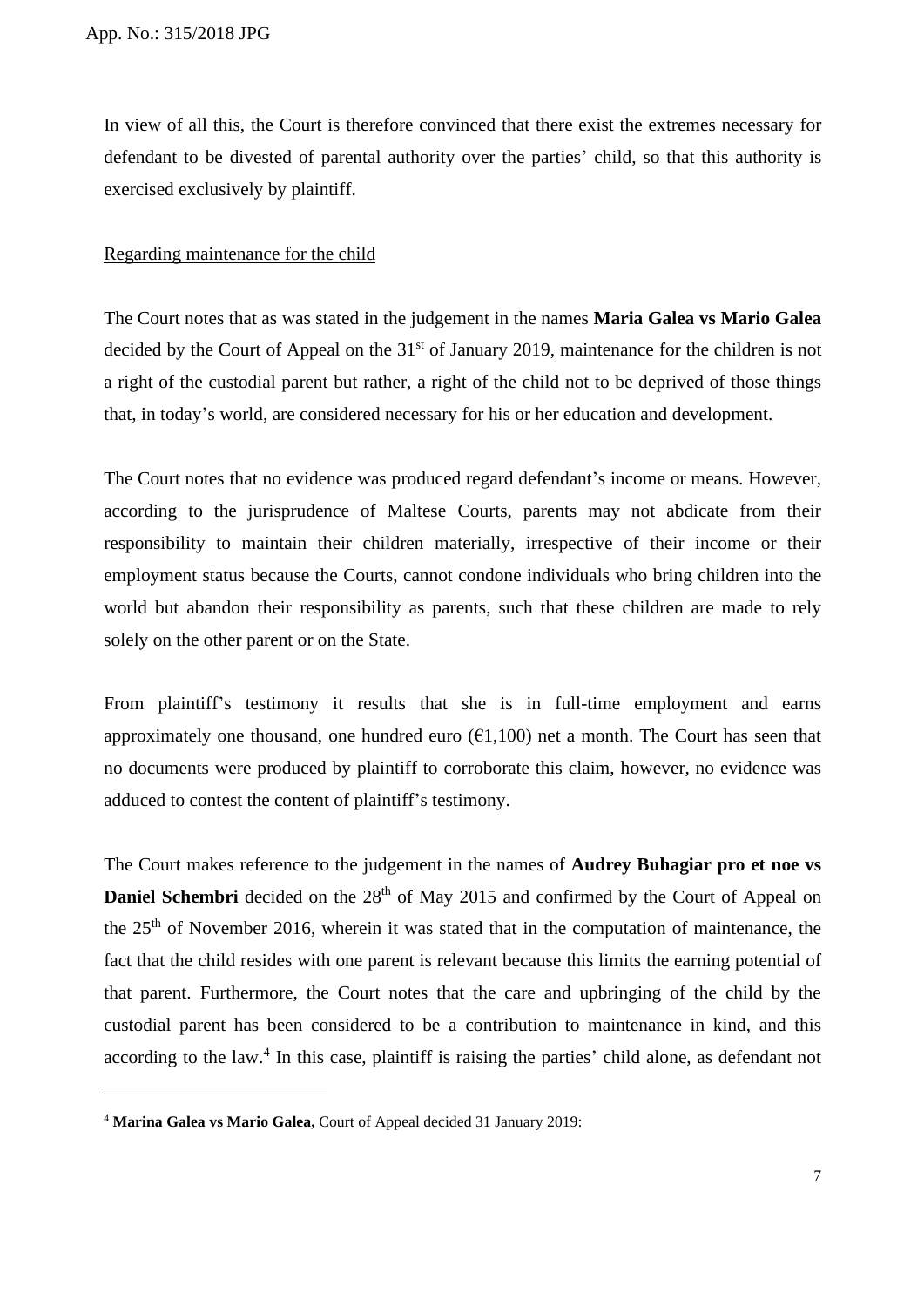only fails to contribute financially to the child's needs, but also refuses to be involved in her care and upbringing, to the extent that he left the country and refuses to communicate with plaintiff. This is therefore a factor to be taken into consideration in the computation of the maintenance due by defendant for the parties' child.

The Courts notes that plaintiff failed to produce any evidence regarding the child's needs, which according to the law is an essential element of the computation of maintenance. In light of this failure, the Court cannot but award maintenance at a minimum, which shall then be increased, taking into consideration the fact that plaintiff is raising the child alone. Furthermore, the Court considers that since defendant makes communication with plaintiff impossible, his share of educational, extra-curricular and medical expenses should be pre-liquidated and included in the maintenance award.

The Court therefore considers that the sum of monthly maintenance payable by defendant to plaintiff for the child's needs shall be in the amount of four hundred euro ( $\epsilon$ 400), which sum includes defendant's share of the child's educational, extra-curricular and medical expenses.

#### **For these reasons, the Court:**

- **1. Accedes to the first request and entrust the care and custody of the minor child KMP in the hands of her applicant mother exclusively and authorizes the latter to perform those acts relevant to the upbringing of the Minor child without the signature, consent or presence of the defendant, including the issuing of passports and foreign travel;**
- **2. Orders** *ex officio* **that plaintiff shall exercises on her own and to the exclusion of defendant, parental authority over the minor child KMP;**
- **3. Accedes to the fourth and fifth request and orders defendant to pay the plaintiff**  the amount of four hundred euro  $(6400)$  every month as maintenance for the

**<sup>&</sup>quot;***tenut kont tal-fatt li, t-tfal qed ikunu aktar mal-attrici milli mal-konvenut, l-oneru tat-trobbija waqa' kwazi kollu fuqha u minn dan l-aspett hija qed taghti kontribut sostanzjali, inkluz dak mhux finanzjarju, ghal-manteniment taghhom***."**